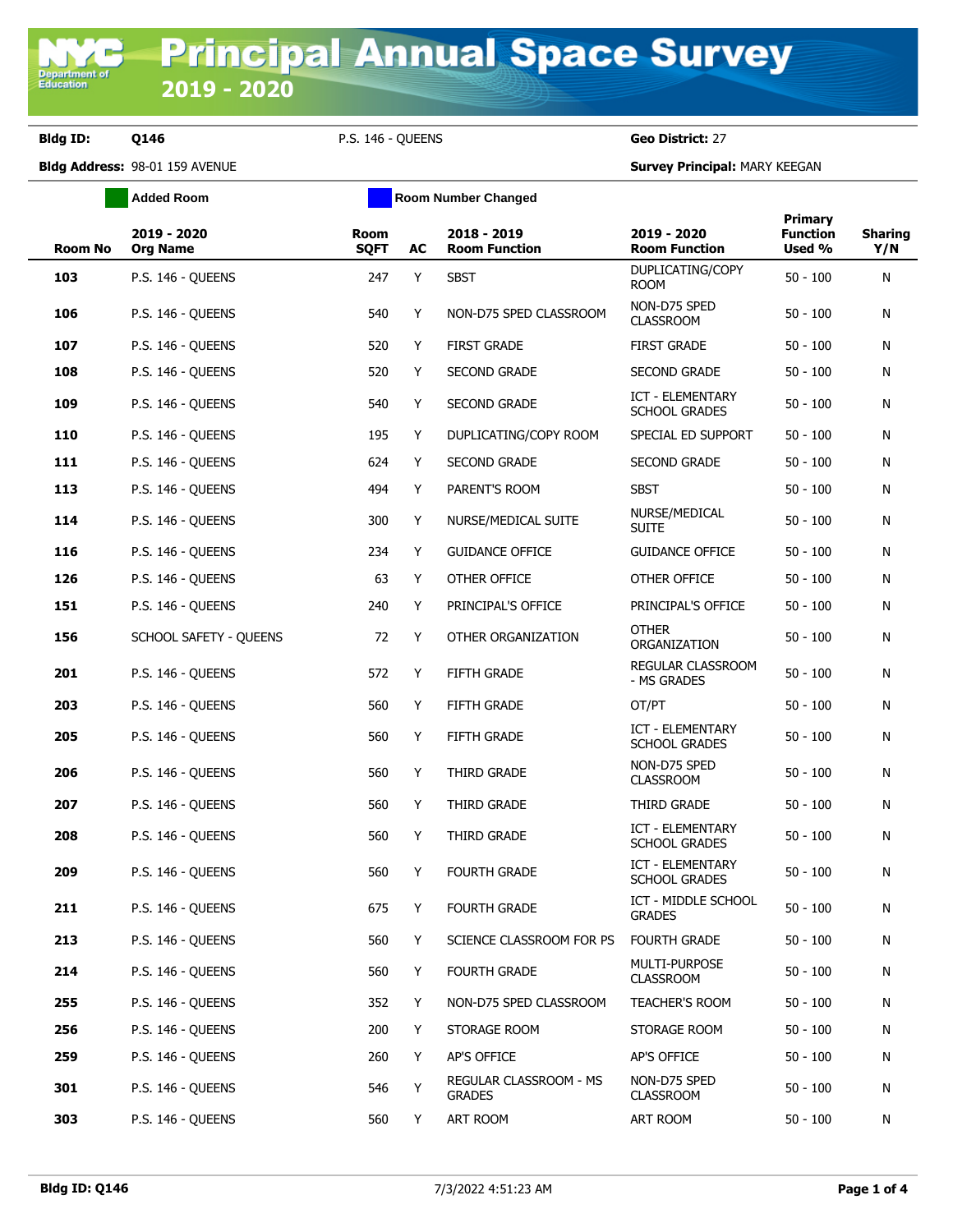**Added Room Room Room Number Changed** 

**Bldg ID: Q146** P.S. 146 - QUEENS **Geo District:** 27

**Bldg Address:** 98-01 159 AVENUE **Survey Principal:** MARY KEEGAN

| <b>Room No</b> | 2019 - 2020<br><b>Org Name</b> | Room<br><b>SQFT</b> | AC | 2018 - 2019<br><b>Room Function</b>     | 2019 - 2020<br><b>Room Function</b>                       | <b>Primary</b><br><b>Function</b><br>Used % | <b>Sharing</b><br>Y/N |
|----------------|--------------------------------|---------------------|----|-----------------------------------------|-----------------------------------------------------------|---------------------------------------------|-----------------------|
| 305            | <b>P.S. 146 - QUEENS</b>       | 644                 | Y  | REGULAR CLASSROOM - MS<br><b>GRADES</b> | <b>ACADEMIC</b><br><b>INTERVENTION</b><br><b>SERVICES</b> | $50 - 100$                                  | N                     |
| 306            | P.S. 146 - QUEENS              | 840                 | Y  | MEDIA CENTER                            | ICT - MIDDLE SCHOOL<br><b>GRADES</b>                      | $50 - 100$                                  | N                     |
| 307            | <b>P.S. 146 - QUEENS</b>       | 644                 | Y  | REGULAR CLASSROOM - MS<br><b>GRADES</b> | ICT - MIDDLE SCHOOL<br><b>GRADES</b>                      | $50 - 100$                                  | N                     |
| 308            | P.S. 146 - OUEENS              | 560                 | Y  | SCIENCE DEMO ROOM                       | SCIENCE DEMO ROOM                                         | $50 - 100$                                  | N                     |
| 309            | <b>P.S. 146 - QUEENS</b>       | 644                 | Y  | REGULAR CLASSROOM - MS<br><b>GRADES</b> | ICT - MIDDLE SCHOOL<br><b>GRADES</b>                      | $50 - 100$                                  | N                     |
| 311            | <b>P.S. 146 - QUEENS</b>       | 648                 | Y  | REGULAR CLASSROOM - MS<br><b>GRADES</b> | REGULAR CLASSROOM<br>- MS GRADES                          | $50 - 100$                                  | N                     |
| 313            | <b>P.S. 146 - QUEENS</b>       | 621                 | Y  | REGULAR CLASSROOM - MS<br><b>GRADES</b> | <b>FIFTH GRADE</b>                                        | $50 - 100$                                  | N                     |
| 314A           | P.S. 146 - OUEENS              | 396                 | Y  | NON-D75 SPED CLASSROOM                  | <b>FUNDED - ESL</b>                                       | $50 - 100$                                  | N                     |
| 314B           | P.S. 146 - QUEENS              | 456                 | Y  | <b>FUNDED - READING</b>                 | MULTI-PURPOSE<br><b>CLASSROOM</b>                         | $50 - 100$                                  | N                     |
| 353            | <b>P.S. 146 - QUEENS</b>       | 180                 | Y  | <b>AP'S OFFICE</b>                      | STORAGE ROOM                                              | $50 - 100$                                  | N                     |
| <b>AUD</b>     | <b>P.S. 146 - QUEENS</b>       | 4209                | Y  | <b>AUDITORIUM</b>                       | <b>AUDITORIUM</b>                                         | $50 - 100$                                  | N                     |
| <b>B10</b>     | <b>P.S. 146 - QUEENS</b>       | 7840                | Y  | <b>GENERAL BUILDING SUPPORT</b>         | <b>GENERAL BUILDING</b><br><b>SUPPORT</b>                 | $50 - 100$                                  | N                     |
| <b>B10A</b>    | P.S. 146 - QUEENS              | 154                 | Y  | STORAGE ROOM                            | STORAGE ROOM                                              | $50 - 100$                                  | N                     |
| <b>B10B</b>    | <b>P.S. 146 - QUEENS</b>       | 168                 | Y  | GENERAL BUILDING SUPPORT                | <b>GENERAL BUILDING</b><br><b>SUPPORT</b>                 | $50 - 100$                                  | N                     |
| <b>B10C</b>    | P.S. 146 - QUEENS              | 312                 | Y  | <b>GENERAL BUILDING SUPPORT</b>         | <b>GENERAL BUILDING</b><br><b>SUPPORT</b>                 | $50 - 100$                                  | N                     |
| <b>B10D</b>    | <b>P.S. 146 - QUEENS</b>       | 2695                | Y  | GENERAL BUILDING SUPPORT                | <b>GENERAL BUILDING</b><br><b>SUPPORT</b>                 | $50 - 100$                                  | N                     |
| <b>B12</b>     | P.S. 146 - QUEENS              | 680                 | Y  | KINDERGARTEN                            | ICT - ELEMENTARY<br><b>SCHOOL GRADES</b>                  | $50 - 100$                                  | N                     |
| B14            | <b>P.S. 146 - QUEENS</b>       | 627                 | Y  | PRE-K FULL DAY                          | PRE-K FULL DAY                                            | $50 - 100$                                  | N                     |
| <b>B16</b>     | P.S. 146 - QUEENS              | 672                 | Y  | PRE-K FULL DAY                          | PRE-K FULL DAY                                            | $50 - 100$                                  | N                     |
| <b>B18</b>     | P.S. 146 - QUEENS              | 672                 | Y  | KINDERGARTEN                            | KINDERGARTEN                                              | $50 - 100$                                  | N                     |
| <b>B2</b>      | <b>P.S. 146 - QUEENS</b>       | 120                 | Y  | OTHER OFFICE                            | OTHER OFFICE                                              | $50 - 100$                                  | N                     |
| <b>B3</b>      | <b>P.S. 146 - QUEENS</b>       | 64                  | Y  | GENERAL BUILDING SUPPORT                | <b>GENERAL BUILDING</b><br><b>SUPPORT</b>                 | $50 - 100$                                  | N                     |
| B4             | P.S. 146 - QUEENS              | 126                 | Y  | <b>FUNDED - ESL</b>                     | <b>SPEECH</b>                                             | $50 - 100$                                  | N                     |
| <b>B6</b>      | <b>P.S. 146 - QUEENS</b>       | 70                  | Y  | GENERAL BUILDING SUPPORT                | <b>GENERAL BUILDING</b><br><b>SUPPORT</b>                 | $50 - 100$                                  | N                     |
| <b>B8</b>      | <b>P.S. 146 - QUEENS</b>       | 735                 | Y  | STORAGE ROOM                            | STORAGE ROOM                                              | $50 - 100$                                  | N                     |
| <b>B9</b>      | P.S. 146 - OUEENS              | 437                 | Y  | STORAGE ROOM                            | STORAGE ROOM                                              | $50 - 100$                                  | N                     |
| <b>CAF</b>     | P.S. 146 - QUEENS              | 4223                | Y  | STUDENT CAFETERIA                       | STUDENT CAFETERIA                                         | $50 - 100$                                  | N                     |
| G360A          | <b>P.S. 146 - QUEENS</b>       | 120                 | Y  | <b>SPEECH</b>                           | <b>SPEECH</b>                                             | $50 - 100$                                  | N                     |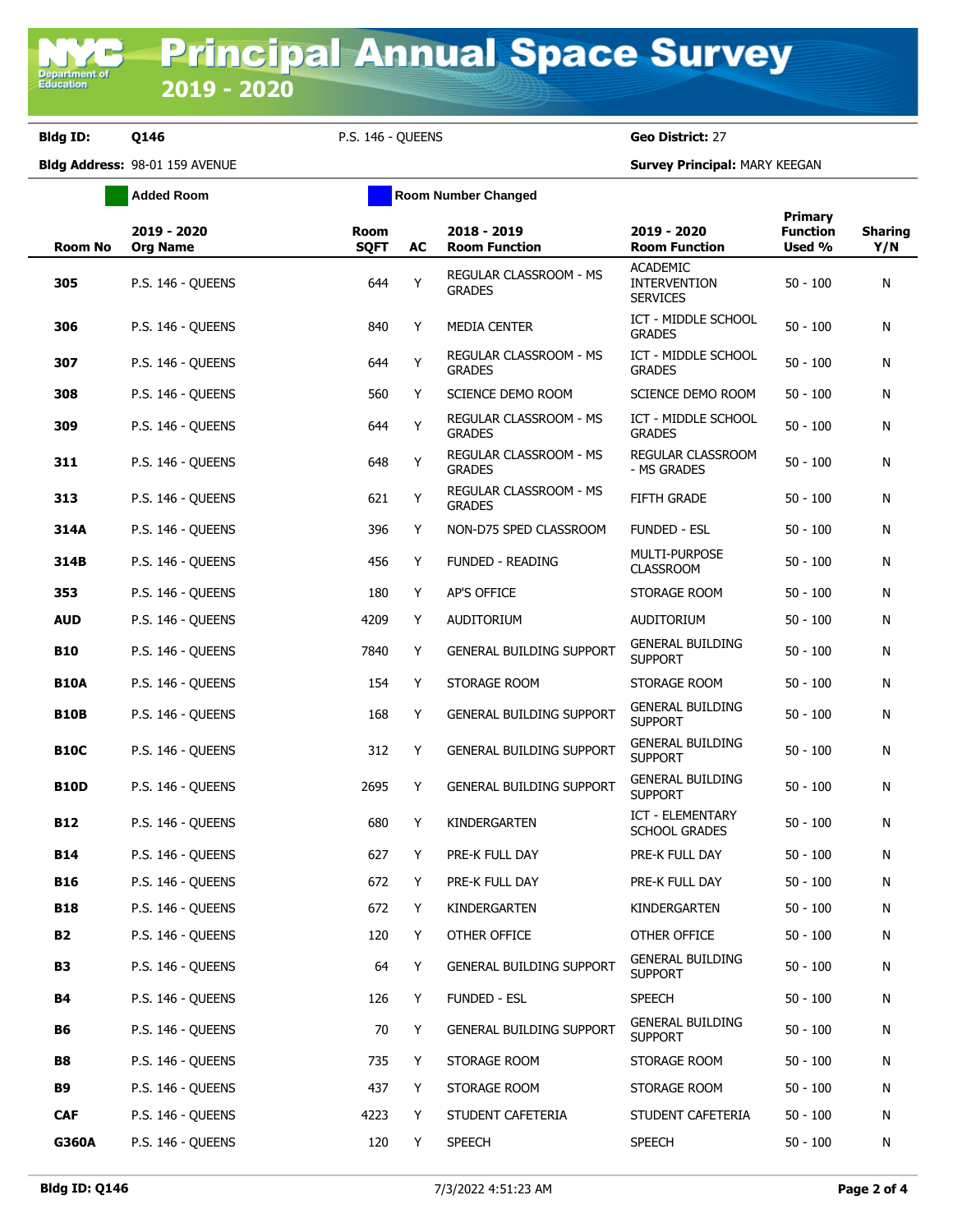**Department o**<br>Education

**Bldg ID: Q146** P.S. 146 - QUEENS **Geo District:** 27

**Bldg Address:** 98-01 159 AVENUE **Survey Principal:** MARY KEEGAN

| <b>Added Room</b>  |                                                                                                                                                                                              | <b>Room Number Changed</b> |    |                                     |                                     |                                             |                |
|--------------------|----------------------------------------------------------------------------------------------------------------------------------------------------------------------------------------------|----------------------------|----|-------------------------------------|-------------------------------------|---------------------------------------------|----------------|
| <b>Room No</b>     | 2019 - 2020<br><b>Org Name</b>                                                                                                                                                               | Room<br><b>SQFT</b>        | AC | 2018 - 2019<br><b>Room Function</b> | 2019 - 2020<br><b>Room Function</b> | <b>Primary</b><br><b>Function</b><br>Used % | Sharing<br>Y/N |
| <b>G360B</b>       | <b>P.S. 146 - OUEENS</b>                                                                                                                                                                     | 224                        | Υ  | OT/PT                               | <b>SPEECH</b>                       | $50 - 100$                                  | N              |
| G360C              | P.S. 146 - QUEENS                                                                                                                                                                            | 130                        | Y  | <b>SPEECH</b>                       | <b>SPEECH</b>                       | $50 - 100$                                  | N              |
| <b>GYM</b>         | <b>P.S. 146 - OUEENS</b>                                                                                                                                                                     | 3339                       | Y  | <b>GYMNASIUM</b>                    | <b>GYMNASIUM</b>                    | $50 - 100$                                  | N              |
| <b>KITCH</b>       | <b>P.S. 146 - OUEENS</b>                                                                                                                                                                     | 936                        | Y  | <b>KITCHEN</b>                      | <b>KITCHEN</b>                      | $50 - 100$                                  | N              |
| KITCH1             | <b>P.S. 146 - OUEENS</b>                                                                                                                                                                     | 200                        | Y  | <b>KITCHEN</b>                      | <b>KITCHEN</b>                      | $50 - 100$                                  | N              |
| KITCH <sub>2</sub> | <b>P.S. 146 - OUEENS</b>                                                                                                                                                                     | 104                        | Y  | STORAGE ROOM                        | STORAGE ROOM                        | $50 - 100$                                  | N              |
| KITCH3             | <b>P.S. 146 - OUEENS</b>                                                                                                                                                                     | 90                         | Y  | OTHER OFFICE                        | OTHER OFFICE                        | $50 - 100$                                  | N              |
|                    | How many hallway bathrooms for students are there in your building?                                                                                                                          |                            |    |                                     |                                     |                                             |                |
|                    | Are any of the student bathrooms being shared by multiple schools?                                                                                                                           |                            |    |                                     | N                                   |                                             |                |
|                    | Are all the student bathrooms open throughout the day?                                                                                                                                       |                            |    |                                     |                                     | Y                                           |                |
|                    | Please identify the number of non-instructional spaces, not reported above, being used for<br>instructional purposes, academic intervention services, or therapeutic or counseling services: |                            |    |                                     |                                     | $\mathbf 0$                                 |                |
|                    | Are any of those non-instructional spaces being shared?                                                                                                                                      |                            |    |                                     |                                     | N                                           |                |